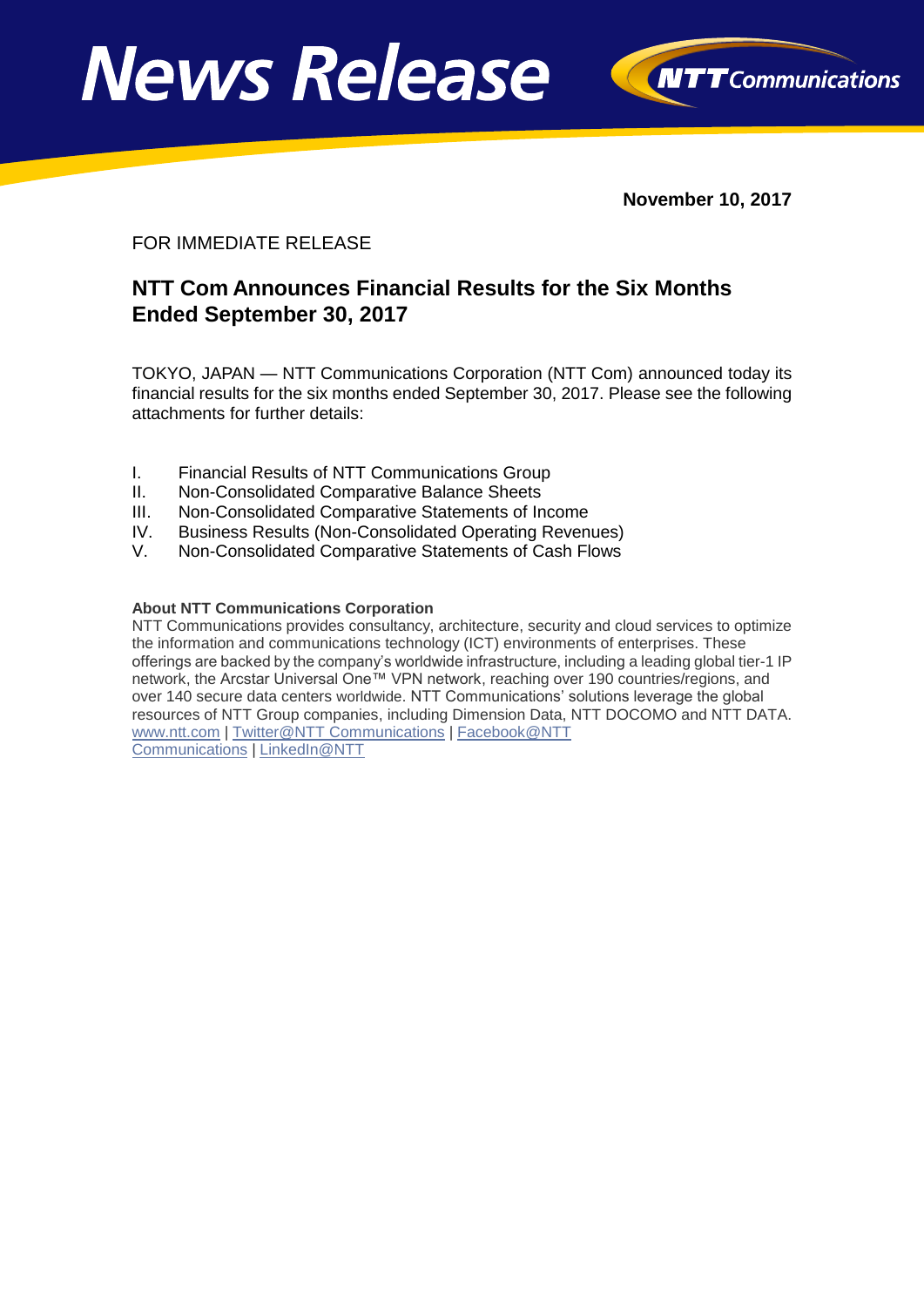# Ⅰ.Financial Results of NTT Communications Group

|                    |                                  |                                  |                        | (Millions of yen)                 |
|--------------------|----------------------------------|----------------------------------|------------------------|-----------------------------------|
|                    | Six months ended<br>Sep 30, 2016 | Six months ended<br>Sep 30, 2017 | Increase<br>(Decrease) | Percent<br>Increase<br>(Decrease) |
| Operating revenues | 617,702                          | 638,939                          | 21,237                 | 3.4                               |
| Operating expenses | 546,054                          | 560,788                          | 14,734                 | 2.7                               |
| Operating income   | 71,648                           | 78,151                           | 6,503                  | 9.1                               |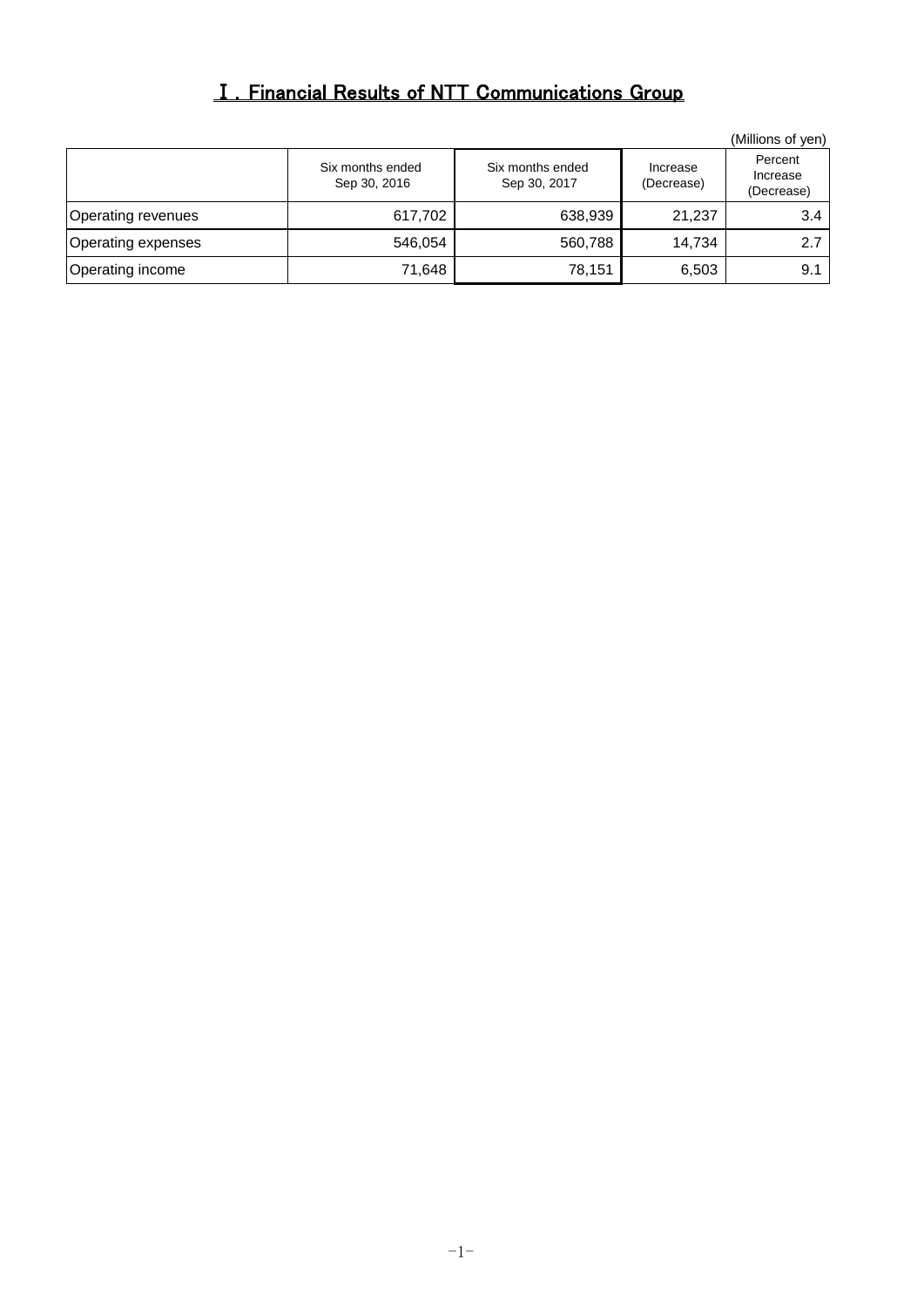# Ⅱ. Non-Consolidated Comparative Balance Sheets

#### (**Based on accounting principles generally accepted in Japan**)

|                                                      |                |                    | (Millions of yen)      |
|------------------------------------------------------|----------------|--------------------|------------------------|
|                                                      | March 31, 2017 | September 30, 2017 | Increase<br>(Decrease) |
| <u>ASSETS</u>                                        |                |                    |                        |
| Fixed assets:                                        |                |                    |                        |
| Fixed assets - telecommunications businesses         |                |                    |                        |
| Property, plant and equipment                        |                |                    |                        |
| Machinery and equipment                              | 151,531        | 130,896            | (20, 634)              |
| Antenna facilities                                   | 1,674          | 1,358              | (315)                  |
| Terminal equipment                                   | 1,963          | 2,149              | 185                    |
| Local line facilities                                | 1,103          | 1,087              | (15)                   |
| Long-distance line facilities                        | 5,122          | 5,101              | (20)                   |
| <b>Engineering facilities</b>                        | 49,878         | 49,010             | (867)                  |
| Submarine line facilities                            | 16,701         | 15,805             | (896)                  |
| <b>Buildings</b>                                     | 205,475        | 205,239            | (235)                  |
| Construction in progress                             | 13,323         | 12,362             | (961)                  |
| Other                                                | 105,983        | 119,787            | 13,804                 |
| Total property, plant and equipment                  | 552,757        | 542,799            | (9,958)                |
| Intangible fixed assets                              | 98,820         | 101,562            | 2,742                  |
| Total fixed assets - telecommunications businesses   | 651,578        | 644,362            | (7, 215)               |
| Investments and other assets                         |                |                    |                        |
| Investment securities                                | 108,152        | 105,939            | (2, 212)               |
| Investments in subsidiaries and affiliated companies | 387,905        | 406,663            | 18,757                 |
| Other investments and assets                         | 65,778         | 66,344             | 565                    |
| Allowance for doubtful accounts                      | (160)          | (141)              | 19                     |
| Total investments and other assets                   | 561,675        | 578,806            | 17,130                 |
| <b>Total fixed assets</b>                            | 1,213,254      | 1,223,168          | 9,914                  |
| Current assets:                                      |                |                    |                        |
| Cash and bank deposits                               | 3,406          | 10,752             | 7,345                  |
| Notes receivable                                     | 8              |                    | (8)                    |
| Accounts receivable, trade                           | 178,248        | 184,346            | 6,098                  |
| Supplies                                             | 9,643          | 9,274              | (369)                  |
| Other current assets                                 | 90,655         | 53,314             | (37, 340)              |
| Allowance for doubtful accounts                      | (1, 367)       | (1,401)            | (34)                   |
| Total current assets                                 | 280,595        | 256,286            | (24, 309)              |
| <b>TOTAL ASSETS</b>                                  | 1,493,849      | 1,479,454          | (14, 394)              |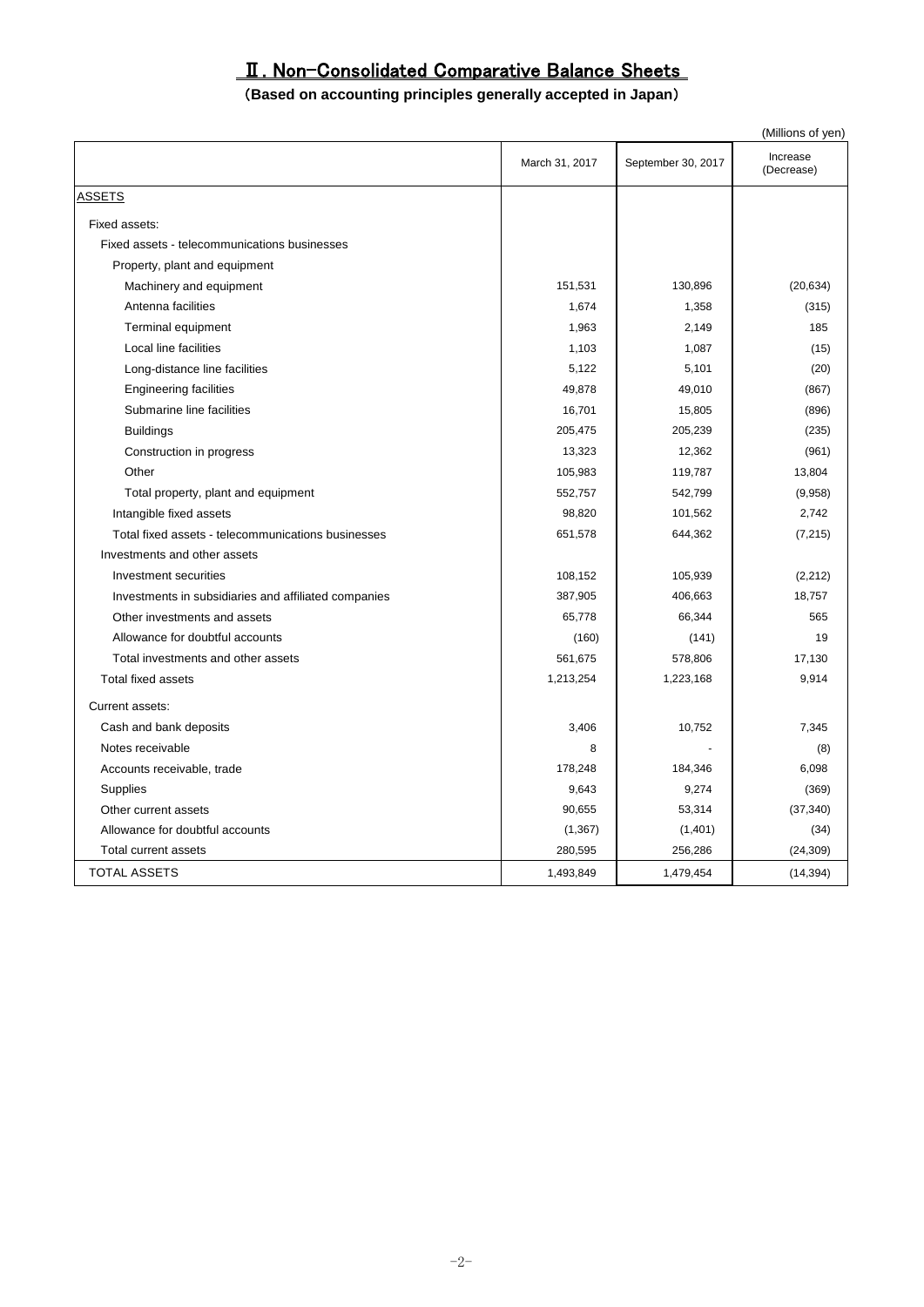|                                                                      |                |                    | (Millions of yen)      |
|----------------------------------------------------------------------|----------------|--------------------|------------------------|
|                                                                      | March 31, 2017 | September 30, 2017 | Increase<br>(Decrease) |
| <b>LIABILITIES</b>                                                   |                |                    |                        |
| Long-term liabilities:                                               |                |                    |                        |
| Long-term borrowings from parent company and subsidiary              | 222,333        | 247,986            | 25,652                 |
| Liability for employees' retirement benefits                         | 89,994         | 92,411             | 2,417                  |
| Reserve for point services                                           | 407            | 419                | 11                     |
| Reserve for unused telephone cards                                   | 3,540          | 3,628              | 88                     |
| Asset retirement obligations                                         | 4,126          | 4,533              | 407                    |
| Other long-term liabilities                                          | 19,416         | 22,965             | 3,548                  |
| Total long-term liabilities                                          | 339,818        | 371,944            | 32,126                 |
| <b>Current liabilities:</b>                                          |                |                    |                        |
| Accounts payable, trade                                              | 29,548         | 23,088             | (6, 460)               |
| Short-term borrowings                                                |                | 9,348              | 9,348                  |
| Accrued taxes on income                                              | 3,749          | 6,819              | 3,070                  |
| Allowance for losses on construction                                 | 627            | 607                | (19)                   |
| Asset retirement obligations                                         | 56             | 13                 | (43)                   |
| Other current liabilities                                            | 169,379        | 147,135            | (22, 244)              |
| <b>Total current liabilities</b>                                     | 203,360        | 187,012            | (16, 348)              |
| <b>TOTAL LIABILITIES</b>                                             | 543,179        | 558,957            | 15,778                 |
| <b>NET ASSETS</b>                                                    |                |                    |                        |
| Shareholders' equity:                                                |                |                    |                        |
| Common stock                                                         | 211,763        | 211,763            |                        |
| Capital surplus                                                      | 131,615        | 131,615            |                        |
| Earned surplus                                                       | 563,997        | 535,223            | (28, 773)              |
| Total shareholders' equity                                           | 907,376        | 878,602            | (28, 773)              |
| Unrealized gains (losses), translation adjustments, and others:      |                |                    |                        |
| Net unrealized gains (losses) on securities                          | 43,080         | 41,894             | (1, 186)               |
| Deferred gains or losses on hedges                                   | 213            |                    | (213)                  |
| Total unrealized gains (losses), translation adjustments, and others | 43,293         | 41,894             | (1, 399)               |
| TOTAL NET ASSETS                                                     | 950,670        | 920,497            | (30, 173)              |
| TOTAL LIABILITIES AND NET ASSETS                                     | 1,493,849      | 1,479,454          | (14, 394)              |

Note: \*NTT Com participates in a consolidated tax return system, which has been adopted by NTT (Holding Company) and its wholly-owned subsidiaries in Japan.

However, except for a portion of the calculation of taxes, income taxes have not been calculated on a consolidated basis in the quarterly financial statements.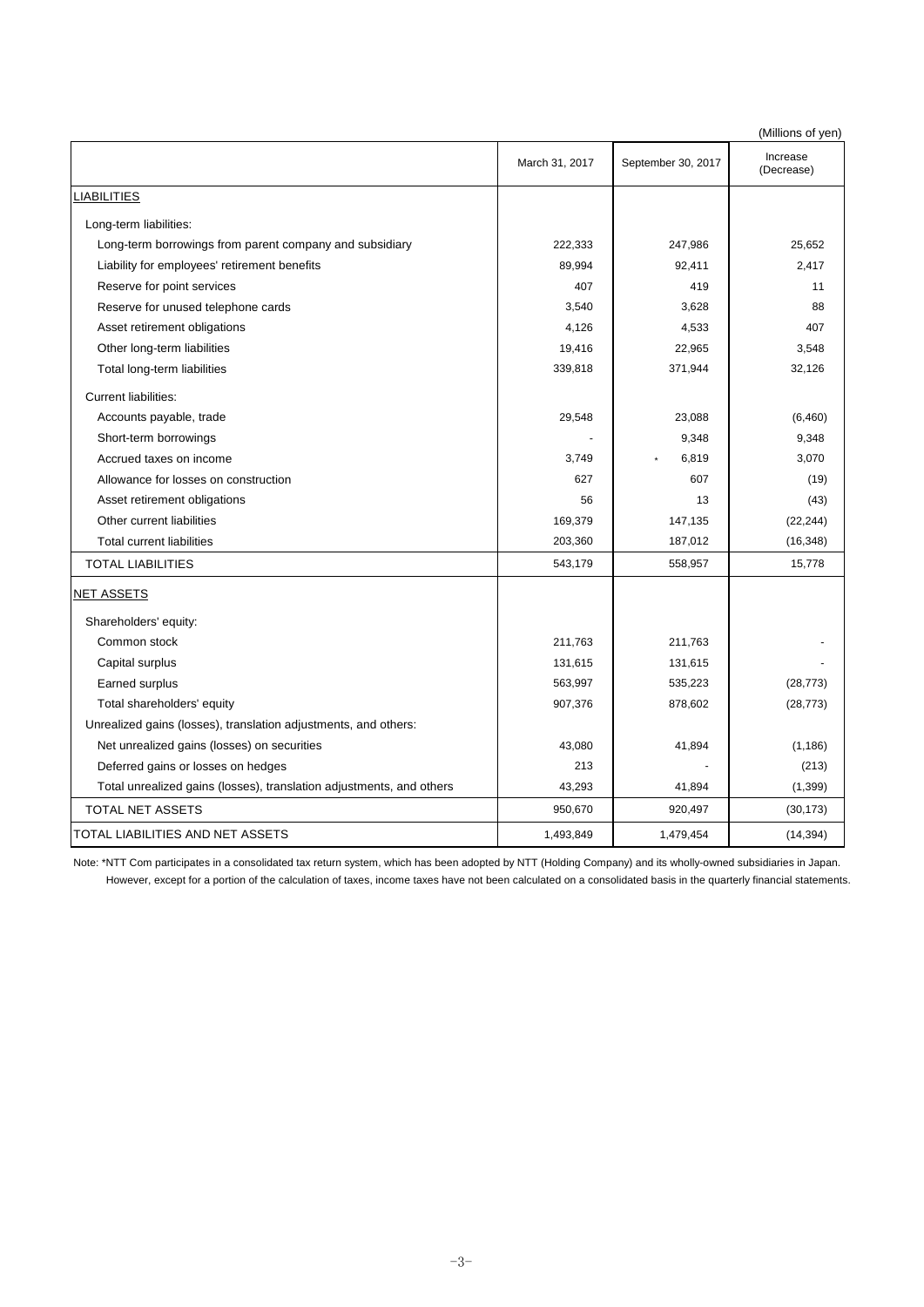#### Ⅲ. Non-Consolidated Comparative Statements of Income

#### (**Based on accounting principles generally accepted in Japan**)

|                                                     |                                        |                                        |                        | (Millions of yen)            |
|-----------------------------------------------------|----------------------------------------|----------------------------------------|------------------------|------------------------------|
|                                                     | Six months ended<br>September 30, 2016 | Six months ended<br>September 30, 2017 | Increase<br>(Decrease) | Year ended<br>March 31, 2017 |
| Telecommunications businesses:                      |                                        |                                        |                        |                              |
| Operating revenues                                  | 346.629                                | 346,188                                | (441)                  | 697,333                      |
| Operating expenses                                  | 305,692                                | 296,429                                | (9, 263)               | 620,370                      |
| Operating income from telecommunications businesses | 40,937                                 | 49,759                                 | 8,822                  | 76,963                       |
| Supplementary businesses:                           |                                        |                                        |                        |                              |
| Operating revenues                                  | 100,482                                | 116,186                                | 15,703                 | 226,522                      |
| Operating expenses                                  | 91,265                                 | 107,421                                | 16,155                 | 210,936                      |
| Operating income from supplementary businesses      | 9,217                                  | 8,765                                  | (451)                  | 15,585                       |
| Operating income                                    | 50,154                                 | 58,524                                 | 8,370                  | 92,549                       |
| Non-operating revenues:                             |                                        |                                        |                        |                              |
| Interest income                                     | 41                                     | 18                                     | (22)                   | 62                           |
| Dividends received                                  | 7,249                                  | 6,314                                  | (934)                  | 8,258                        |
| Lease and rental income                             | 5,692                                  | 5,365                                  | (327)                  | 11,204                       |
| Miscellaneous income                                | 154                                    | 1,566                                  | 1,412                  | 1,222                        |
| Total non-operating revenues                        | 13,137                                 | 13,265                                 | 128                    | 20,748                       |
| Non-operating expenses:                             |                                        |                                        |                        |                              |
| Interest expenses                                   | 549                                    | 381                                    | (167)                  | 1,050                        |
| Lease and rental expenses                           | 2,762                                  | 1,899                                  | (863)                  | 5,712                        |
| Miscellaneous expenses                              | 646                                    | 106                                    | (539)                  | 1,072                        |
| Total non-operating expenses                        | 3,957                                  | 2,387                                  | (1,570)                | 7,836                        |
| Recurring profit                                    | 59,334                                 | 69,402                                 | 10,068                 | 105,461                      |
| Special profits                                     |                                        | 2,433                                  | 2,433                  |                              |
| Income before income taxes                          | 59,334                                 | 71,836                                 | 12,501                 | 105,461                      |
| Income taxes                                        | 16,549                                 | 21,048<br>$\star$                      | 4,499                  | 20,458                       |
| Net income                                          | 42,785                                 | 50,787                                 | 8,002                  | 85,003                       |

Note: \*NTT Com participates in a consolidated tax return system, which has been adopted by NTT (Holding Company) and its wholly-owned subsidiaries in Japan. However, except for a portion of the calculation of taxes, income taxes have not been calculated on a consolidated basis in the quarterly financial statements.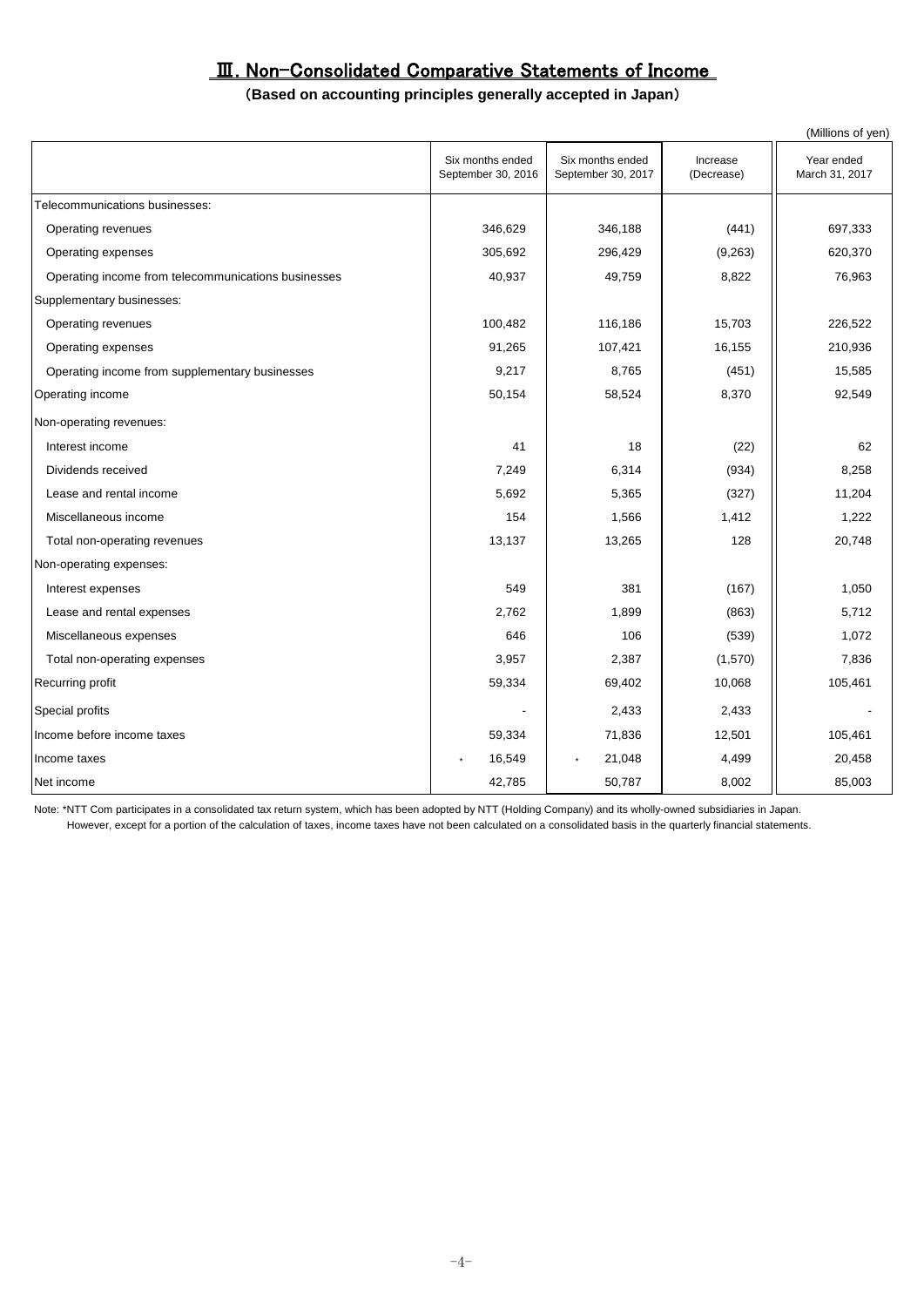# Ⅳ. Business Results (Non-Consolidated Operating Revenues)

### (**Based on accounting principles generally accepted in Japan**)

|                                   |                                        |                                        |                        |                                   | (Millions of yen)            |
|-----------------------------------|----------------------------------------|----------------------------------------|------------------------|-----------------------------------|------------------------------|
|                                   | Six months ended<br>September 30, 2016 | Six months ended<br>September 30, 2017 | Increase<br>(Decrease) | Percent<br>Increase<br>(Decrease) | Year ended<br>March 31, 2017 |
| <b>Cloud Computing Platforms</b>  | 34,779                                 | 39,580                                 | 4,801                  | 13.8                              | 72,034                       |
| Data Networks                     | 190,005                                | 195,906                                | 5,900                  | 3.1                               | 384,804                      |
| <b>Voice Communications</b>       | 126,392                                | 120,764                                | (5,628)                | (4.5)                             | 250,794                      |
| <b>Applications &amp; Content</b> | 18,666                                 | 18,165                                 | (501)                  | (2.7)                             | 37,732                       |
| <b>Solution Services</b>          | 69,743                                 | 77,690                                 | 7,946                  | 11.4                              | 163,496                      |
| <b>Others</b>                     | 7,524                                  | 10,267                                 | 2,742                  | 36.5                              | 14,993                       |
| Total operating revenues          | 447,112                                | 462,374                                | 15,262                 | 3.4                               | 923,855                      |